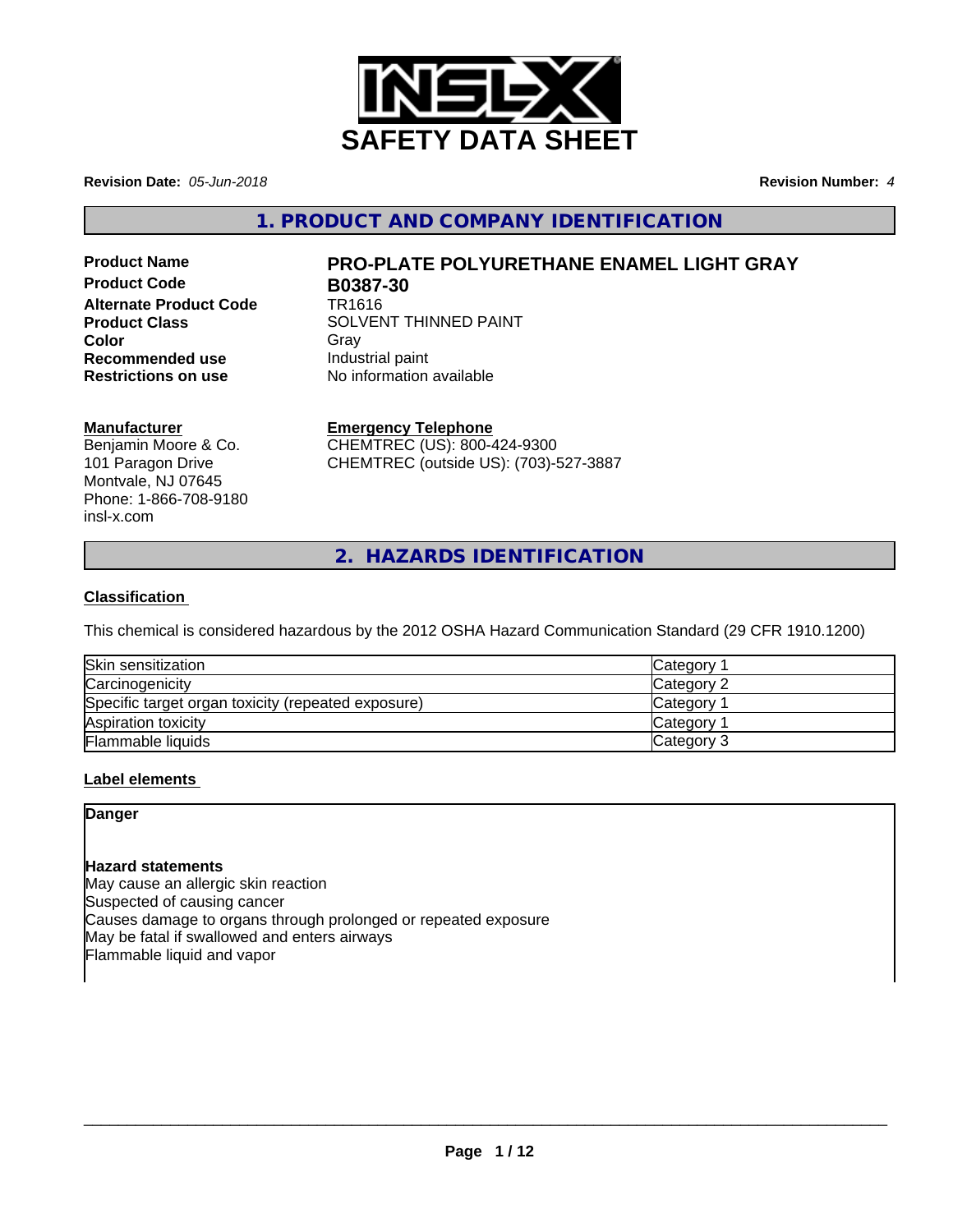# \_\_\_\_\_\_\_\_\_\_\_\_\_\_\_\_\_\_\_\_\_\_\_\_\_\_\_\_\_\_\_\_\_\_\_\_\_\_\_\_\_\_\_\_\_\_\_\_\_\_\_\_\_\_\_\_\_\_\_\_\_\_\_\_\_\_\_\_\_\_\_\_\_\_\_\_\_\_\_\_\_\_\_\_\_\_\_\_\_\_\_\_\_ B0387-30 - **PRO-PLATE POLYURETHANE ENAMEL LIGHT GRAY**



**Appearance** liquid

**Odor** solvent

#### **Precautionary Statements - Prevention**

Obtain special instructions before use Do not handle until all safety precautions have been read and understood Use personal protective equipment as required Contaminated work clothing should not be allowed out of the workplace Wear protective gloves Do not breathe dust/fume/gas/mist/vapors/spray Wash face, hands and any exposed skin thoroughly after handling Do not eat, drink or smoke when using this product Keep away from heat, hot surfaces, sparks, open flames and other ignition sources. No smoking Keep container tightly closed Ground/bond container and receiving equipment Use explosion-proof electrical/ventilating/lighting/equipment Use only non-sparking tools Take precautionary measures against static discharge

#### **Precautionary Statements - Response**

IF exposed or concerned: Get medical advice/attention **Skin** If skin irritation or rash occurs: Get medical advice/attention Wash contaminated clothing before reuse IF ON SKIN (or hair): Remove/Take off immediately all contaminated clothing. Rinse skin with water/shower **Ingestion** IF SWALLOWED: Immediately call a POISON CENTER or doctor/physician Do NOT induce vomiting **Fire** In case of fire: Use CO2, dry chemical, or foam for extinction

#### **Precautionary Statements - Storage**

Store locked up Store in a well-ventilated place. Keep cool

#### **Precautionary Statements - Disposal**

Dispose of contents/container to an approved waste disposal plant

#### **Hazards not otherwise classified (HNOC)**

Rags, steel wool or waste soaked with this product may spontaneously catch fire if improperly discarded

#### **Other information**

No information available

#### **Other hazards**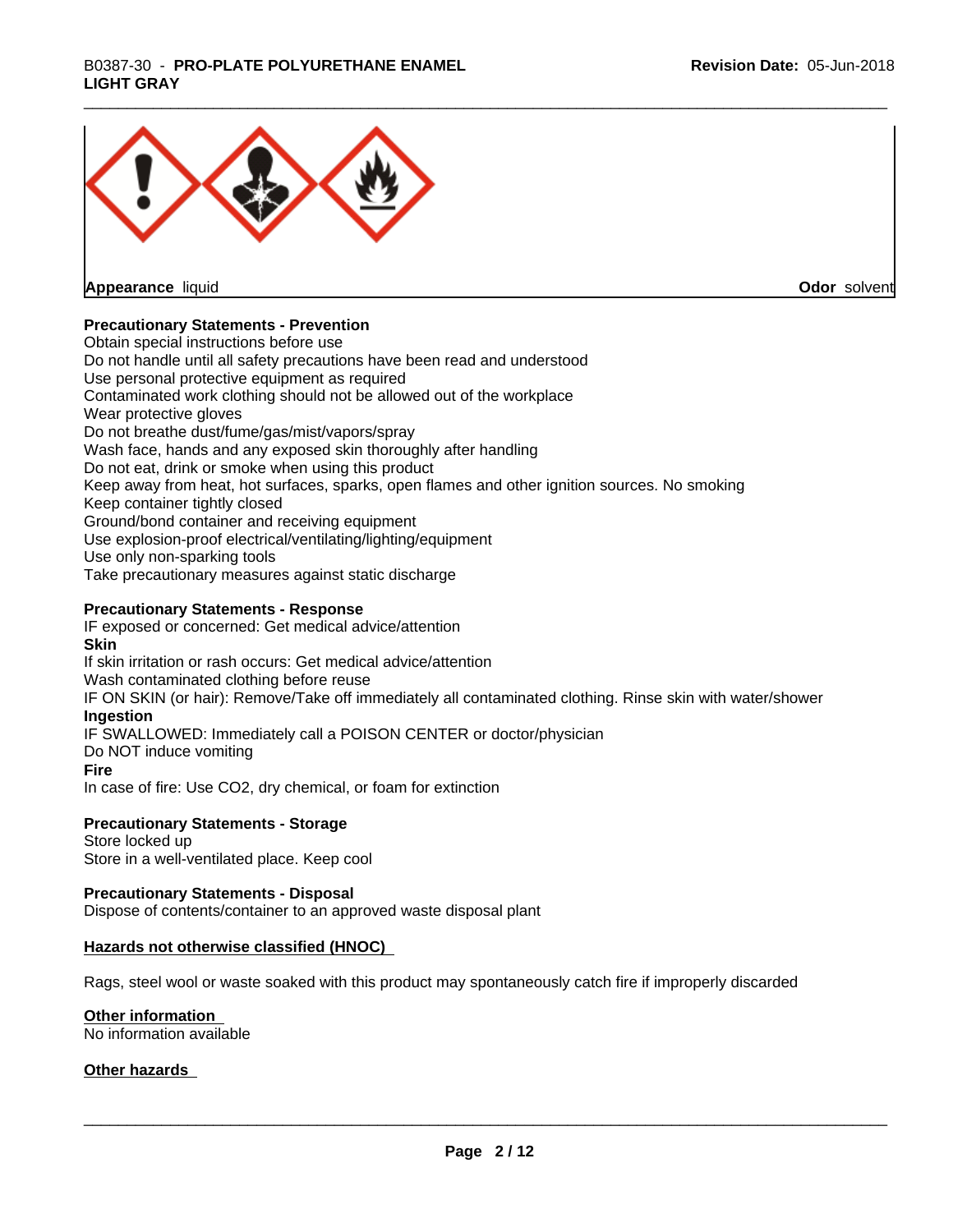**CAUTION:** All floor coatings may become slippery when wet. Where non-skid characteristics are desired, a small amount of clean sand may be added. Stir often during application.

# **3. COMPOSITION/INFORMATION ON INGREDIENTS**

| <b>Chemical name</b>                       | <b>CAS No.</b> | Weight-% |
|--------------------------------------------|----------------|----------|
| Limestone                                  | 1317-65-3      | 20       |
| Stoddard solvent                           | 8052-41-3      | 15       |
| Titanium dioxide                           | 13463-67-7     |          |
| Distillates, petroleum, hydrotreated light | 64742-47-8     |          |
| Cobalt bis(2-ethylhexanoate)               | 136-52-7       | 0.5      |
| Methyl ethyl ketoxime                      | 96-29-7        | 0.5      |
| Ethyl benzene                              | $100 - 41 - 4$ | 0.5      |
| Carbon black                               | 1333-86-4      | 0.5      |

# **4. FIRST AID MEASURES**

| <b>General Advice</b>                            | If symptoms persist, call a physician. Show this safety data sheet to the doctor in<br>attendance.                                                                                                                                  |
|--------------------------------------------------|-------------------------------------------------------------------------------------------------------------------------------------------------------------------------------------------------------------------------------------|
| <b>Eye Contact</b>                               | Immediately flush with plenty of water. After initial flushing, remove any contact<br>lenses and continue flushing for at least 15 minutes. Keep eye wide open while<br>rinsing. If symptoms persist, call a physician.             |
| <b>Skin Contact</b>                              | Wash off immediately with soap and plenty of water while removing all<br>contaminated clothes and shoes. If skin irritation persists, call a physician. Wash<br>clothing before reuse. Destroy contaminated articles such as shoes. |
| <b>Inhalation</b>                                | Move to fresh air. If symptoms persist, call a physician.<br>If not breathing, give artificial respiration. Call a physician immediately.                                                                                           |
| Ingestion                                        | Clean mouth with water and afterwards drink plenty of water. Do not induce<br>vomiting without medical advice. Never give anything by mouth to an unconscious<br>person. Consult a physician.                                       |
| <b>Protection Of First-Aiders</b>                | Use personal protective equipment.                                                                                                                                                                                                  |
| <b>Most Important</b><br><b>Symptoms/Effects</b> | May cause allergic skin reaction.                                                                                                                                                                                                   |
| <b>Notes To Physician</b>                        | Treat symptomatically.                                                                                                                                                                                                              |

**5. FIRE-FIGHTING MEASURES**

| <b>Suitable Extinguishing Media</b>                                    | Foam, dry powder or water. Use extinguishing measures<br>that are appropriate to local circumstances and the<br>surrounding environment.     |
|------------------------------------------------------------------------|----------------------------------------------------------------------------------------------------------------------------------------------|
| <b>Protective Equipment And Precautions For</b><br><b>Firefighters</b> | As in any fire, wear self-contained breathing apparatus<br>pressure-demand, MSHA/NIOSH (approved or equivalent)<br>and full protective gear. |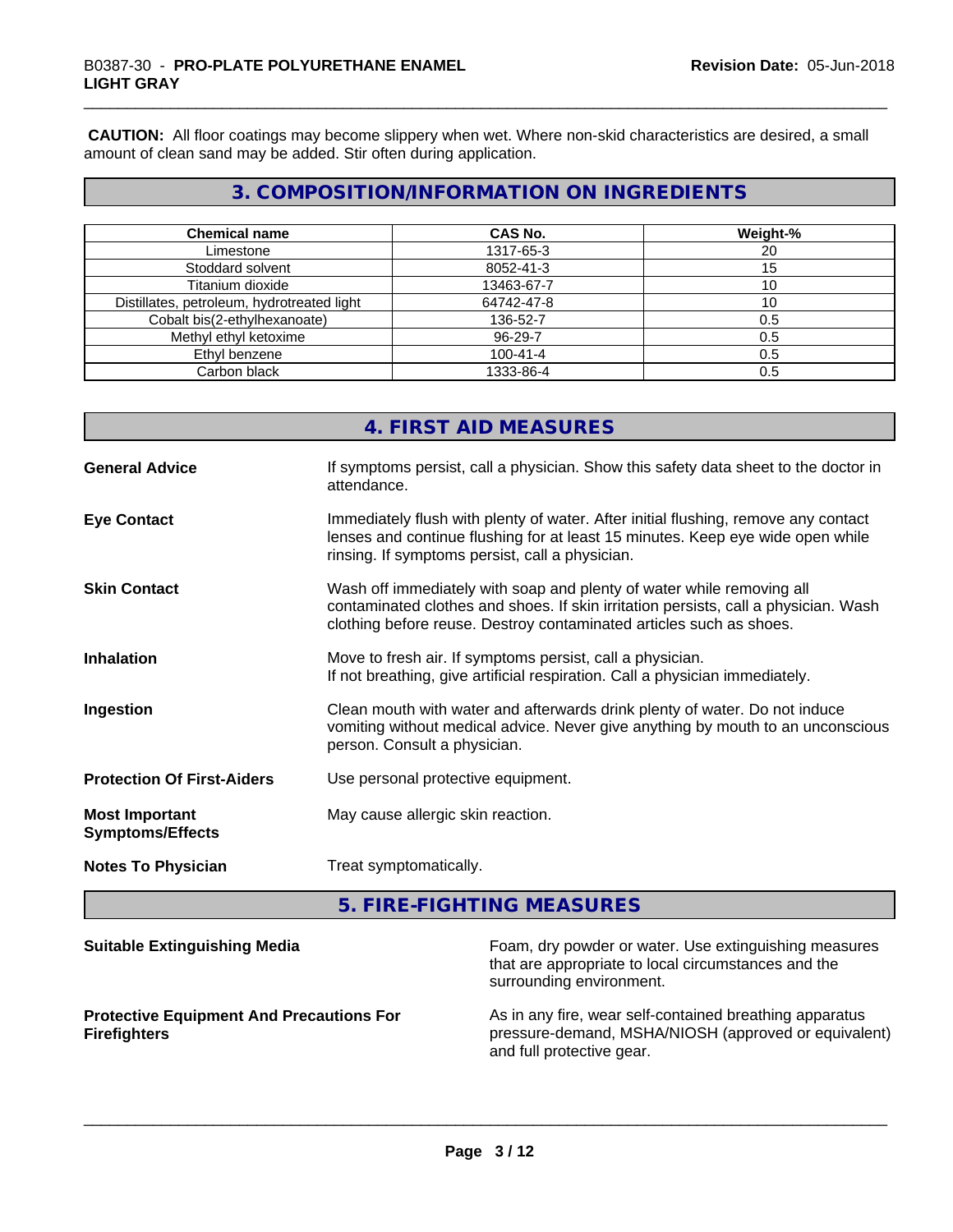| <b>Specific Hazards Arising From The Chemical</b>                                | Combustible material. Closed containers may rupture if<br>exposed to fire or extreme heat. Keep product and empty<br>container away from heat and sources of ignition. Thermal<br>decomposition can lead to release of irritating gases and<br>vapors. |
|----------------------------------------------------------------------------------|--------------------------------------------------------------------------------------------------------------------------------------------------------------------------------------------------------------------------------------------------------|
| <b>Sensitivity To Mechanical Impact</b>                                          | No.                                                                                                                                                                                                                                                    |
| <b>Sensitivity To Static Discharge</b>                                           | Yes                                                                                                                                                                                                                                                    |
| <b>Flash Point Data</b><br>Flash Point (°F)<br>Flash Point (°C)<br><b>Method</b> | 106<br>41<br><b>PMCC</b>                                                                                                                                                                                                                               |
| <b>Flammability Limits In Air</b>                                                |                                                                                                                                                                                                                                                        |
| Lower flammability limit:<br><b>Upper flammability limit:</b>                    | Not available<br>Not available                                                                                                                                                                                                                         |
| Flammability: 2<br><b>NFPA</b><br>Health: 1                                      | <b>Instability: 0</b><br><b>Special: Not Applicable</b>                                                                                                                                                                                                |
| <b>NFPA Legend</b><br>0 - Not Hazardous<br>4 Cliabthr                            |                                                                                                                                                                                                                                                        |

- 1 Slightly
- 2 Moderate
- 3 High
- 4 Severe

*The ratings assigned are only suggested ratings, the contractor/employer has ultimate responsibilities for NFPA ratings where this system is used.*

**6. ACCIDENTAL RELEASE MEASURES**

*Additional information regarding the NFPA rating system is available from the National Fire Protection Agency (NFPA) at www.nfpa.org.*

|                                  | 6. ACCIDENTAL RELEASE MEASURES                                                                                                                                                                                                                                                                             |
|----------------------------------|------------------------------------------------------------------------------------------------------------------------------------------------------------------------------------------------------------------------------------------------------------------------------------------------------------|
| <b>Personal Precautions</b>      | Use personal protective equipment. Remove all sources of ignition.                                                                                                                                                                                                                                         |
| <b>Other Information</b>         | Prevent further leakage or spillage if safe to do so. Do not allow material to<br>contaminate ground water system. Prevent product from entering drains. Do not<br>flush into surface water or sanitary sewer system. Local authorities should be<br>advised if significant spillages cannot be contained. |
| <b>Environmental precautions</b> | See Section 12 for additional Ecological Information.                                                                                                                                                                                                                                                      |
| <b>Methods for Cleaning Up</b>   | Dam up. Soak up with inert absorbent material. Pick up and transfer to properly<br>labeled containers. Clean contaminated surface thoroughly.                                                                                                                                                              |
|                                  | 7. HANDLING AND STORAGE                                                                                                                                                                                                                                                                                    |
|                                  |                                                                                                                                                                                                                                                                                                            |

Handling **Handling** Use only in area provided with appropriate exhaust ventilation. Do not breathe vapors or spray mist. Wear personal protective equipment. Take precautionary measures against static discharges. To avoid ignition of vapors by static electricity discharge, all metal parts of the equipment must be grounded. Keep away from open flames, hot surfaces and sources of ignition.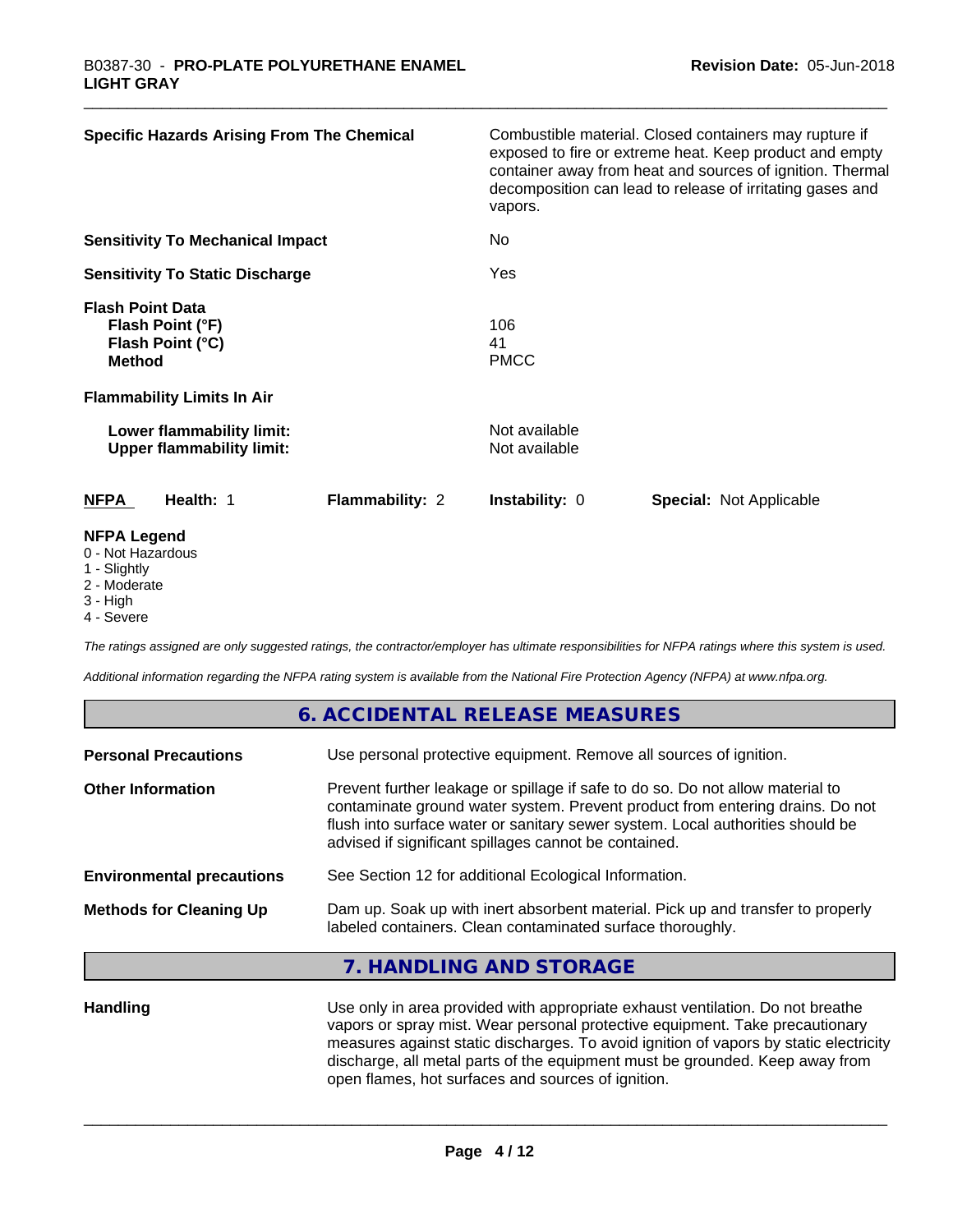| <b>Storage</b> | Keep containers tightly closed in a dry, cool and well-ventilated place. Keep away<br>from heat. Keep away from open flames, hot surfaces and sources of ignition.<br>Keep in properly labeled containers. Keep out of the reach of children. |
|----------------|-----------------------------------------------------------------------------------------------------------------------------------------------------------------------------------------------------------------------------------------------|
|                | <b>DANGER</b> - Rags, steel wool or waste soaked with this product may<br>spontaneously catch fire if improperly discarded. Immediately after use, place<br>rags, steel wool or waste in a sealed water-filled metal container.               |

**Incompatible Materials Incompatible with strong acids and bases and strong oxidizing agents.** 

## **8. EXPOSURE CONTROLS / PERSONAL PROTECTION**

#### **Exposure Limits**

| <b>Chemical name</b> | <b>ACGIH TLV</b>         | <b>OSHA PEL</b>                                        |
|----------------------|--------------------------|--------------------------------------------------------|
| Limestone            | N/E                      | 15 mg/m <sup>3</sup> - TWA<br>$5 \text{ mg/m}^3$ - TWA |
| Stoddard solvent     | 100 ppm $-$ TWA          | 500 ppm - TWA<br>2900 mg/m <sup>3</sup> - TWA          |
| Titanium dioxide     | 10 mg/m $3$ - TWA        | 15 mg/m $3$ - TWA                                      |
| Ethyl benzene        | 20 ppm - TWA             | 100 ppm - TWA<br>435 mg/m <sup>3</sup> - TWA           |
| Carbon black         | $3 \text{ mg/m}^3$ - TWA | $3.5 \text{ mg/m}^3$ - TWA                             |

#### **Legend**

ACGIH - American Conference of Governmental Industrial Hygienists Exposure Limits OSHA - Occupational Safety & Health Administration Exposure Limits N/E - Not Established

| <b>Engineering Measures</b> |
|-----------------------------|
|-----------------------------|

Ensure adequate ventilation, especially in confined areas.

#### **Personal Protective Equipment**

| <b>Eye/Face Protection</b><br><b>Skin Protection</b><br><b>Respiratory Protection</b> | Safety glasses with side-shields.<br>Long sleeved clothing. Protective gloves.<br>In operations where exposure limits are exceeded, use a NIOSH approved<br>respirator that has been selected by a technically qualified person for the specific<br>work conditions. When spraying the product or applying in confined areas, wear a<br>NIOSH approved respirator specified for paint spray or organic vapors. |
|---------------------------------------------------------------------------------------|----------------------------------------------------------------------------------------------------------------------------------------------------------------------------------------------------------------------------------------------------------------------------------------------------------------------------------------------------------------------------------------------------------------|
| <b>Hygiene Measures</b>                                                               | Avoid contact with skin, eyes and clothing. Remove and wash contaminated<br>clothing before re-use. Wash thoroughly after handling. When using do not eat,<br>drink or smoke.                                                                                                                                                                                                                                  |

# **9. PHYSICAL AND CHEMICAL PROPERTIES**

**Appearance** liquid **Density (Ibs/gal)** 9.55 - 9.65<br> **Specific Gravity** 1.14 - 1.16 **Specific Gravity** 

**Odor** solvent **Odor Threshold No information available No information available**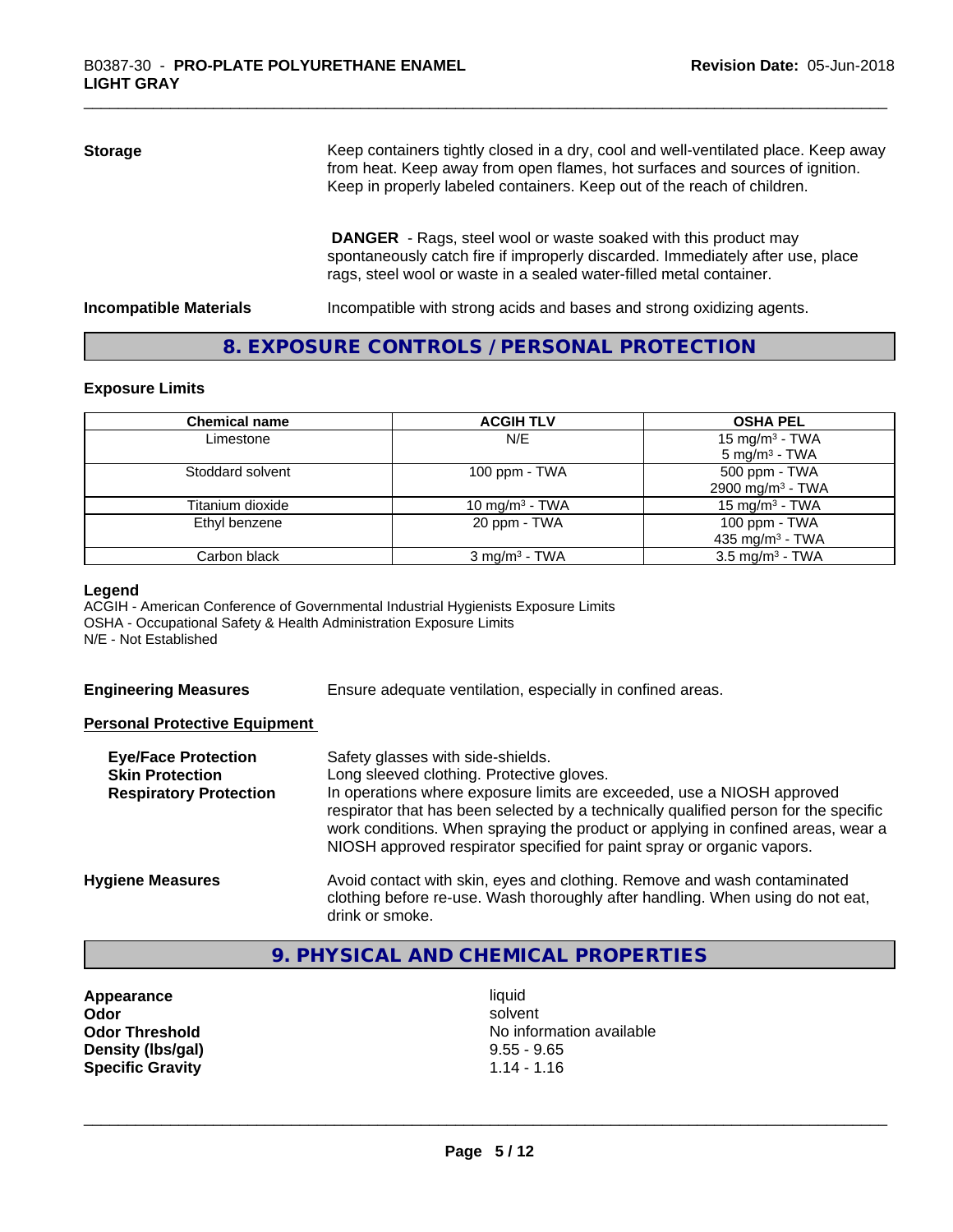**Viscosity (cps)** <br> **Viscosity (cps)** No information available<br>
No information available<br>
No information available **Water solubility**<br> **Evaporation Rate**<br> **Evaporation Rate**<br> **Evaporation Rate Vapor** pressure @20 °C (kPa) **Vapor density No information available Wt. % Solids** 60 - 70<br> **Vol. % Solids** 60 - 70<br> **Vol. % Solids** 65 **Vol. % Solids Wt.** % Volatiles 30 - 40 **Vol. % Volatiles** 45 - 55 **VOC Regulatory Limit (g/L)** <340 **Boiling Point (°F)** 212 **Boiling Point (°C)**<br>Freezing Point (°F) **Freezing Point (°C)** No information available **Flash Point (°F)** 106 **Flash Point (°C)** 41 **Method** PMCC **Flammability (solid, gas)** Not applicable **Upper flammability limit:** No information available **Lower flammability limit:** No information available **Autoignition Temperature (°F)** No information available **Autoignition Temperature (°C)** No information available **Decomposition Temperature (°F)**<br> **Decomposition Temperature (°C)** No information available<br>
No information available **Decomposition Temperature (°C)**<br>Partition coefficient

**pH**<br>
Viscosity (cps) The Contract of the Contract of No information available<br>
No information available **Solubility(ies)** No information available No information available<br>No information available **No information available No information available** 

# **10. STABILITY AND REACTIVITY**

| <b>Reactivity</b>                       | Not Applicable                                                                           |
|-----------------------------------------|------------------------------------------------------------------------------------------|
| <b>Chemical Stability</b>               | Stable under normal conditions. Hazardous polymerisation<br>does not occur.              |
| <b>Conditions to avoid</b>              | Keep away from open flames, hot surfaces, static<br>electricity and sources of ignition. |
| <b>Incompatible Materials</b>           | Incompatible with strong acids and bases and strong<br>oxidizing agents.                 |
| <b>Hazardous Decomposition Products</b> | Thermal decomposition can lead to release of irritating<br>gases and vapors.             |
| Possibility of hazardous reactions      | None under normal conditions of use.                                                     |

# **11. TOXICOLOGICAL INFORMATION**

**Product Information**

**Information on likely routes of exposure**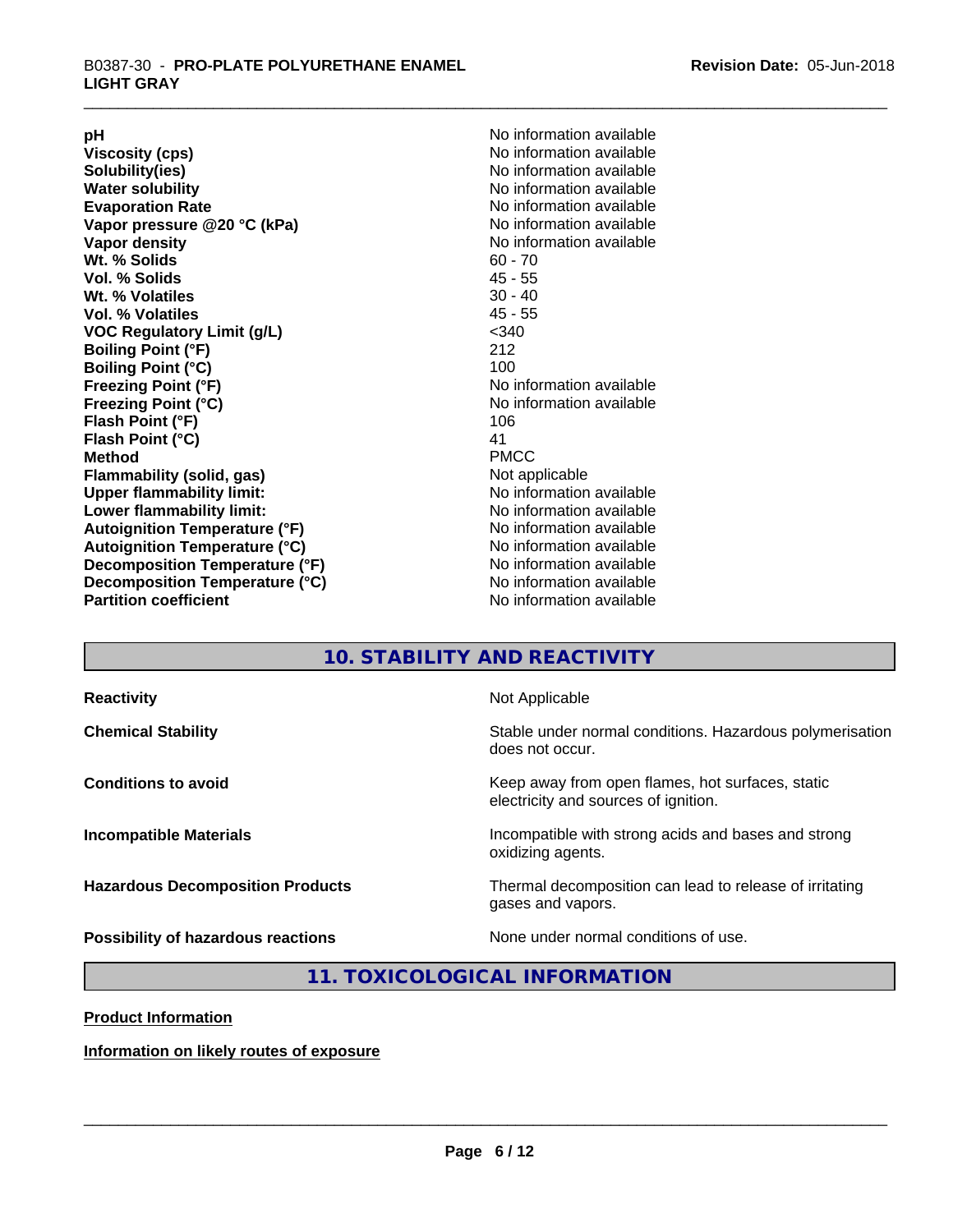| <b>Principal Routes of Exposure</b>                                                                                                                                                                                                                                                                           | Eye contact, skin contact and inhalation.                                                                                                                                                                                                                                                                                                                                                                                                                                                                                                                              |
|---------------------------------------------------------------------------------------------------------------------------------------------------------------------------------------------------------------------------------------------------------------------------------------------------------------|------------------------------------------------------------------------------------------------------------------------------------------------------------------------------------------------------------------------------------------------------------------------------------------------------------------------------------------------------------------------------------------------------------------------------------------------------------------------------------------------------------------------------------------------------------------------|
| <b>Acute Toxicity</b>                                                                                                                                                                                                                                                                                         |                                                                                                                                                                                                                                                                                                                                                                                                                                                                                                                                                                        |
| <b>Product Information</b>                                                                                                                                                                                                                                                                                    | Repeated or prolonged exposure to organic solvents may lead to permanent brain<br>and nervous system damage. Intentional misuse by deliberately concentrating and<br>inhaling vapors may be harmful or fatal.                                                                                                                                                                                                                                                                                                                                                          |
|                                                                                                                                                                                                                                                                                                               | Symptoms related to the physical, chemical and toxicological characteristics                                                                                                                                                                                                                                                                                                                                                                                                                                                                                           |
| <b>Symptoms</b>                                                                                                                                                                                                                                                                                               | No information available.                                                                                                                                                                                                                                                                                                                                                                                                                                                                                                                                              |
|                                                                                                                                                                                                                                                                                                               | Delayed and immediate effects as well as chronic effects from short and long-term exposure                                                                                                                                                                                                                                                                                                                                                                                                                                                                             |
| Eye contact<br><b>Skin contact</b><br>Ingestion<br>Inhalation                                                                                                                                                                                                                                                 | Contact with eyes may cause irritation.<br>May cause skin irritation and/or dermatitis. Prolonged skin contact may defat the<br>skin and produce dermatitis.<br>Ingestion may cause irritation to mucous membranes. Small amounts of this<br>product aspirated into the respiratory system during ingestion or vomiting may<br>cause mild to severe pulmonary injury, possibly progressing to death.<br>High vapor / aerosol concentrations are irritating to the eyes, nose, throat and<br>lungs and may cause headaches, dizziness, drowsiness, unconsciousness, and |
| <b>Sensitization</b><br><b>Neurological Effects</b><br><b>Mutagenic Effects</b><br><b>Reproductive Effects</b><br><b>Developmental Effects</b><br><b>Target organ effects</b><br><b>STOT - repeated exposure</b><br><b>STOT - single exposure</b><br><b>Other adverse effects</b><br><b>Aspiration Hazard</b> | other central nervous system effects.<br>May cause an allergic skin reaction.<br>No information available.<br>No information available.<br>No information available.<br>No information available.<br>No information available.<br>No information available.<br>No information available.<br>No information available.<br>May be harmful if swallowed and enters airways. Small amounts of this product<br>aspirated into the respiratory system during ingestion or vomiting may cause mild<br>to severe pulmonary injury, possibly progressing to death.              |

#### **Numerical measures of toxicity**

#### **The following values are calculated based on chapter 3.1 of the GHS document**

| <b>ATEmix (oral)</b>   | 40860 mg/kg |
|------------------------|-------------|
| <b>ATEmix (dermal)</b> | 24612 mg/kg |

#### **Component Information**

#### **Acute Toxicity**

Stoddard solvent LD50 Oral: > 5,000 mg/kg (Rat) LD50 Dermal: > 3160 mg/kg (Rabbit) LC50 Inhalation (Vapor): > 6.1 mg/L (Rat) Titanium dioxide LD50 Oral: > 10000 mg/kg (Rat) Distillates, petroleum, hydrotreated light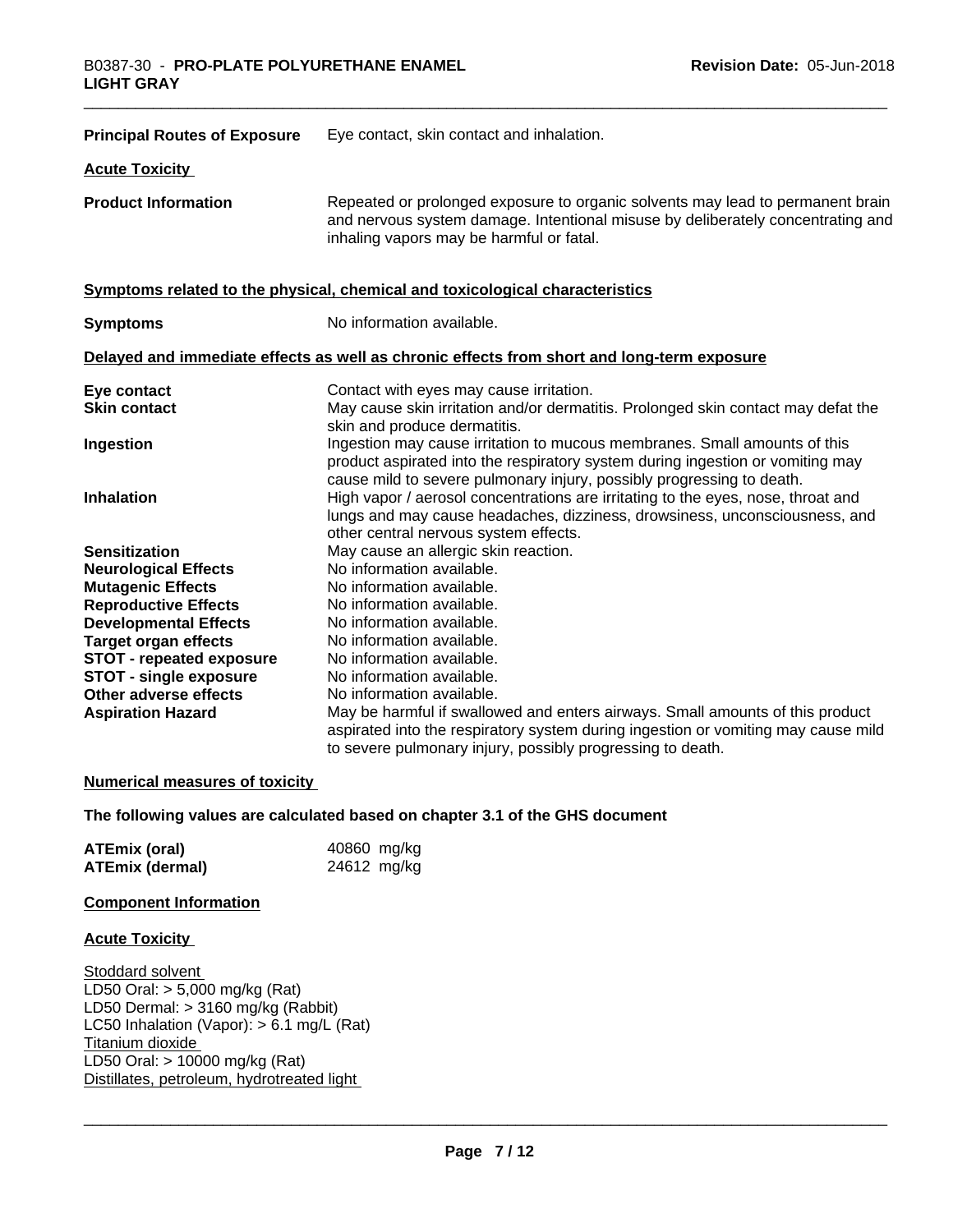# \_\_\_\_\_\_\_\_\_\_\_\_\_\_\_\_\_\_\_\_\_\_\_\_\_\_\_\_\_\_\_\_\_\_\_\_\_\_\_\_\_\_\_\_\_\_\_\_\_\_\_\_\_\_\_\_\_\_\_\_\_\_\_\_\_\_\_\_\_\_\_\_\_\_\_\_\_\_\_\_\_\_\_\_\_\_\_\_\_\_\_\_\_ B0387-30 - **PRO-PLATE POLYURETHANE ENAMEL LIGHT GRAY**

LD50 Oral: > 5,000 mg/kg (Rat) LD50 Dermal: > 3,000 mg/kg (Rabbit) Methyl ethyl ketoxime LD50 Oral: 930 mg/kg (Rat) LD50 Dermal: 200 µL/kg (Rabbit) LC50 Inhalation (Vapor): > 4.8 mg/L (Rat) Ethyl benzene LD50 Oral: mg/kg (Rat) LD50 Dermal: > mg/kg (Rabbit) LC50 Inhalation (Vapor): mg/m<sup>3</sup> (Rat, 2 hr.) Carbon black LD50 Oral: > 15400 mg/kg (Rat) LD50 Dermal: > 3000 mg/kg (Rabbit)

### **Carcinogenicity**

*The information below indicateswhether each agency has listed any ingredient as a carcinogen:.*

| <b>Chemical name</b>         | <b>IARC</b>         | <b>NTP</b> | <b>OSHA</b> |
|------------------------------|---------------------|------------|-------------|
|                              | 2B - Possible Human |            | Listed      |
| Titanium dioxide             | Carcinogen          |            |             |
|                              | 2B - Possible Human |            | Listed      |
| Cobalt bis(2-ethylhexanoate) | Carcinogen          |            |             |
|                              | 2B - Possible Human |            | Listed      |
| Ethyl benzene                | Carcinogen          |            |             |
|                              | 2B - Possible Human |            | Listed      |
| Carbon black                 | Carcinogen          |            |             |

• Although IARC has classified titanium dioxide as possibly carcinogenic to humans (2B), their summary concludes: "No significant exposure to titanium dioxide is thought to occur during the use of products in which titanium dioxide is bound to other materials, such as paint."

• Cobalt and cobalt compounds are listed as possible human carcinogens by IARC (2B). However, there is inadequate evidence of the carcinogenicity of cobalt and cobalt compounds in humans.

#### **Legend**

IARC - International Agency for Research on Cancer NTP - National Toxicity Program OSHA - Occupational Safety & Health Administration

# **12. ECOLOGICAL INFORMATION**

### **Ecotoxicity Effects**

The environmental impact of this product has not been fully investigated.

# **Product Information**

### **Acute Toxicity to Fish**

No information available

# **Acute Toxicity to Aquatic Invertebrates**

No information available

# **Acute Toxicity to Aquatic Plants**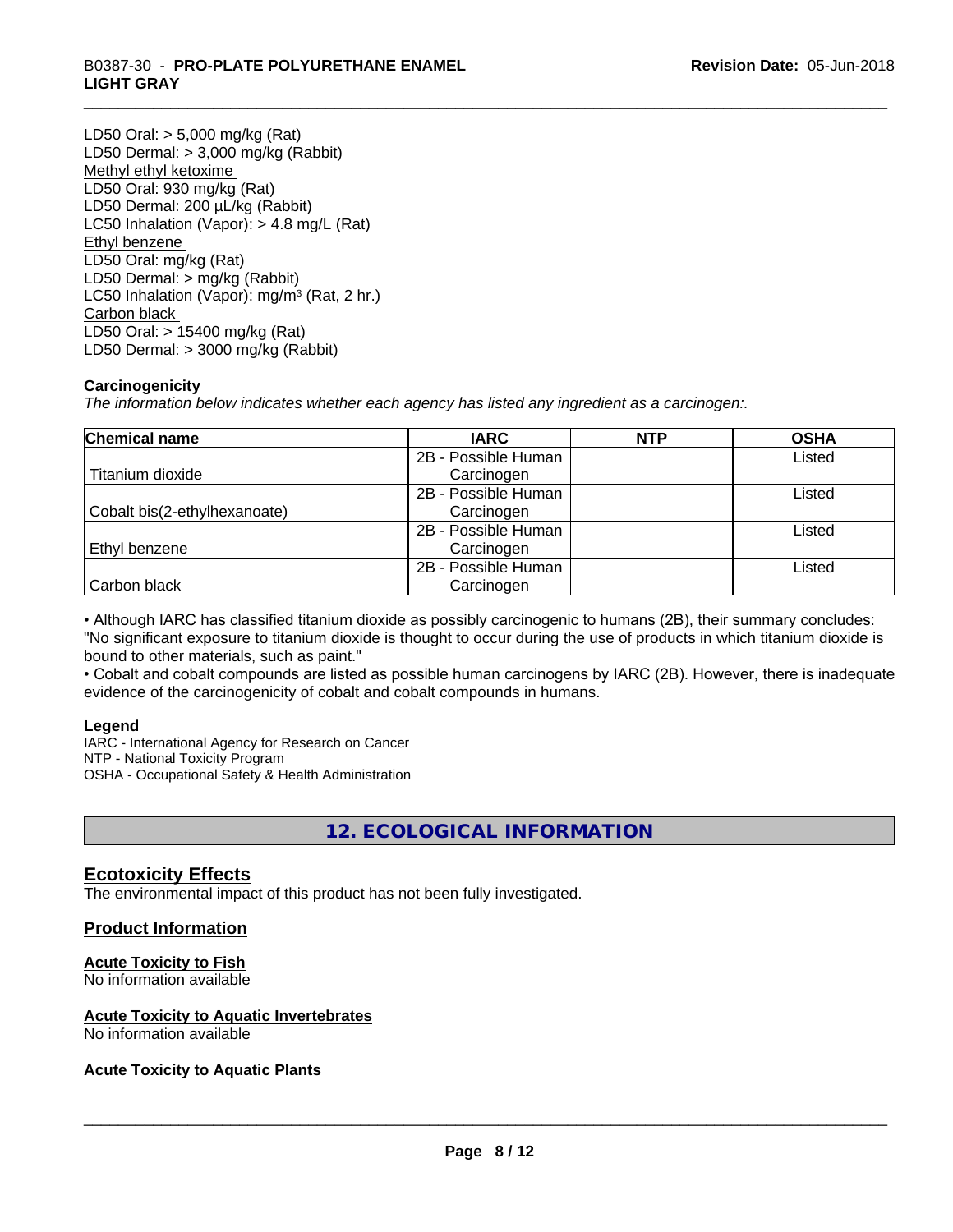No information available

#### **Persistence / Degradability**

No information available.

#### **Bioaccumulation**

There is no data for this product.

#### **Mobility in Environmental Media**

No information available.

**Ozone** No information available

#### **Component Information**

#### **Acute Toxicity to Fish**

Titanium dioxide  $LC50:$  > 1000 mg/L (Fathead Minnow - 96 hr.) Methyl ethyl ketoxime LC50: 48 mg/L (Bluegill sunfish - 96 hr.) Ethyl benzene LC50: 12.1 mg/L (Fathead Minnow - 96 hr.)

#### **Acute Toxicity to Aquatic Invertebrates**

Methyl ethyl ketoxime EC50: 750 mg/L (Daphnia magna - 48 hr.) Ethyl benzene EC50: 1.8 mg/L (Daphnia magna - 48 hr.)

#### **Acute Toxicity to Aquatic Plants**

Ethyl benzene EC50: 4.6 mg/L (Green algae (Scenedesmus subspicatus), 72 hrs.)

|                                | 13. DISPOSAL CONSIDERATIONS                                                                                                                                                                                               |
|--------------------------------|---------------------------------------------------------------------------------------------------------------------------------------------------------------------------------------------------------------------------|
| <b>Waste Disposal Method</b>   | Dispose of in accordance with federal, state, and local regulations. Local<br>requirements may vary, consult your sanitation department or state-designated<br>environmental protection agency for more disposal options. |
| <b>Empty Container Warning</b> | Emptied containers may retain product residue. Follow label warnings even after<br>container is emptied. Residual vapors may explode on ignition.                                                                         |
|                                | 14. TRANSPORT INFORMATION                                                                                                                                                                                                 |

**DOT**

**Proper Shipping Name** PAINT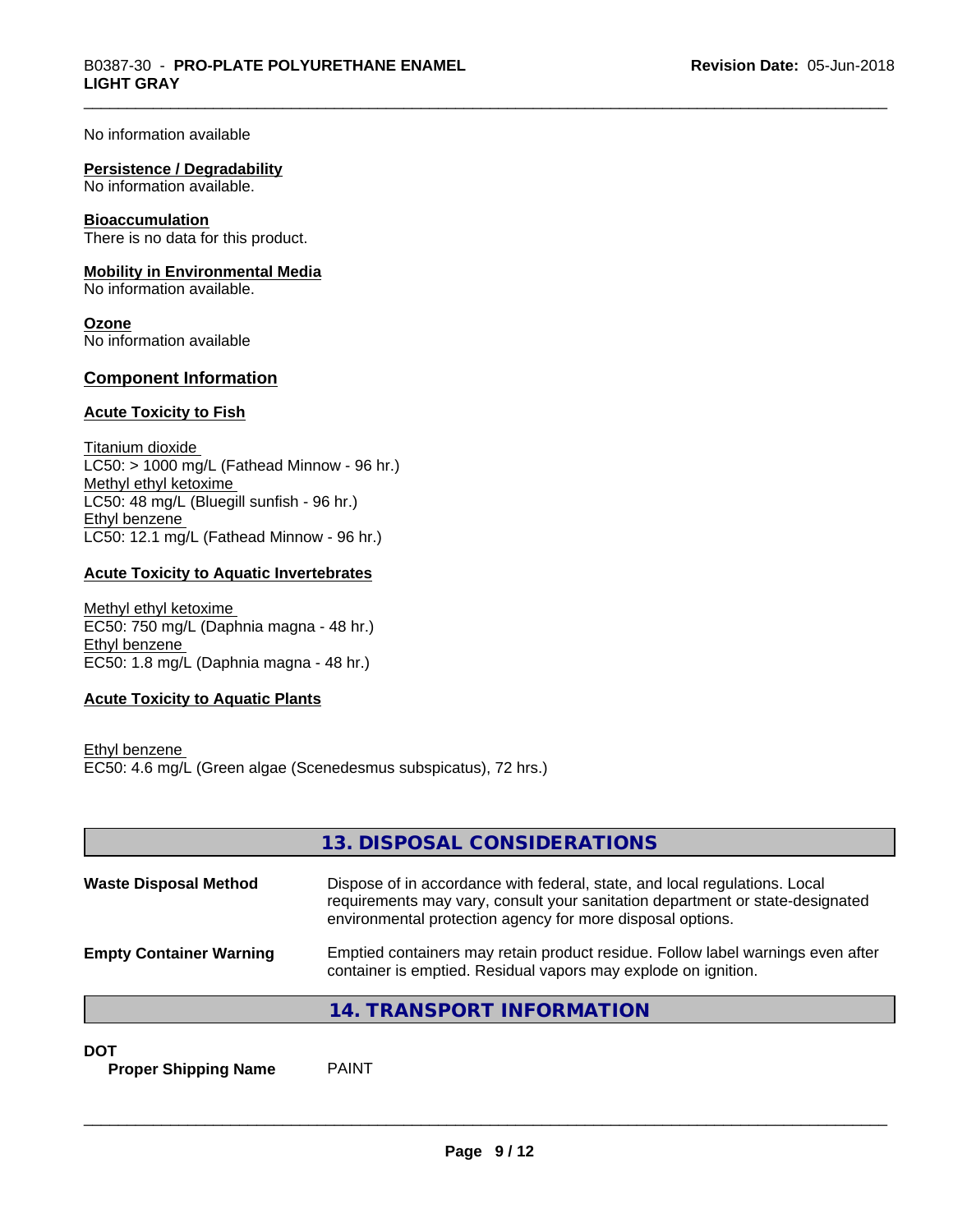| <b>Hazard class</b>  |                                                            |
|----------------------|------------------------------------------------------------|
| UN-No.               | UN1263                                                     |
| <b>Packing Group</b> | Ш                                                          |
| <b>Description</b>   | UN1263, PAINT, 3, III, Marine Pollutant (Stoddard solvent) |

In the US this material may be reclassified as a Combustible Liquid and is not regulated in containers of less than 119 gallons (450 liters) via surface transportation (refer to 49CFR173.120(b)(2) for further information).

| ICAO / IATA | Contact the preparer for further information. |
|-------------|-----------------------------------------------|
| IMDG / IMO  | Contact the preparer for further information. |

### **15. REGULATORY INFORMATION**

## **International Inventories**

| <b>TSCA: United States</b> | Yes - All components are listed or exempt. |
|----------------------------|--------------------------------------------|
| <b>DSL: Canada</b>         | Yes - All components are listed or exempt. |

### **Federal Regulations**

#### **SARA 311/312 hazardous categorization**

| Acute health hazard               | Yes |  |
|-----------------------------------|-----|--|
| Chronic Health Hazard             | Yes |  |
| Fire hazard                       | Yes |  |
| Sudden release of pressure hazard | Nο  |  |
| Reactive Hazard                   | Nο  |  |

#### **SARA 313**

Section 313 of Title III of the Superfund Amendments and Reauthorization Act of 1986 (SARA). This product contains a chemical or chemicals which are subject to the reporting requirements of the Act and Title 40 of the Code of Federal Regulations, Part 372:

| <b>Chemical name</b> | CAS No.  | Weight-% | <b>CERCLA/SARA 313</b><br>(de minimis concentration) |
|----------------------|----------|----------|------------------------------------------------------|
| Ethyl benzene        | 100-41-4 | U.J      |                                                      |

**Clean Air Act,Section 112 Hazardous Air Pollutants (HAPs) (see 40 CFR 61)** This product contains the following HAPs:

| <b>Chemical name</b> | CAS No.  | Weight-% | <b>Hazardous Air Pollutant</b> |
|----------------------|----------|----------|--------------------------------|
|                      |          |          | (HAP)                          |
| Ethyl benzene        | 100-41-4 | 0.5      | Listed                         |

# **US State Regulations**

### **California Proposition 65**

**WARNING:** Cancer and Reproductive Harm– www.P65warnings.ca.gov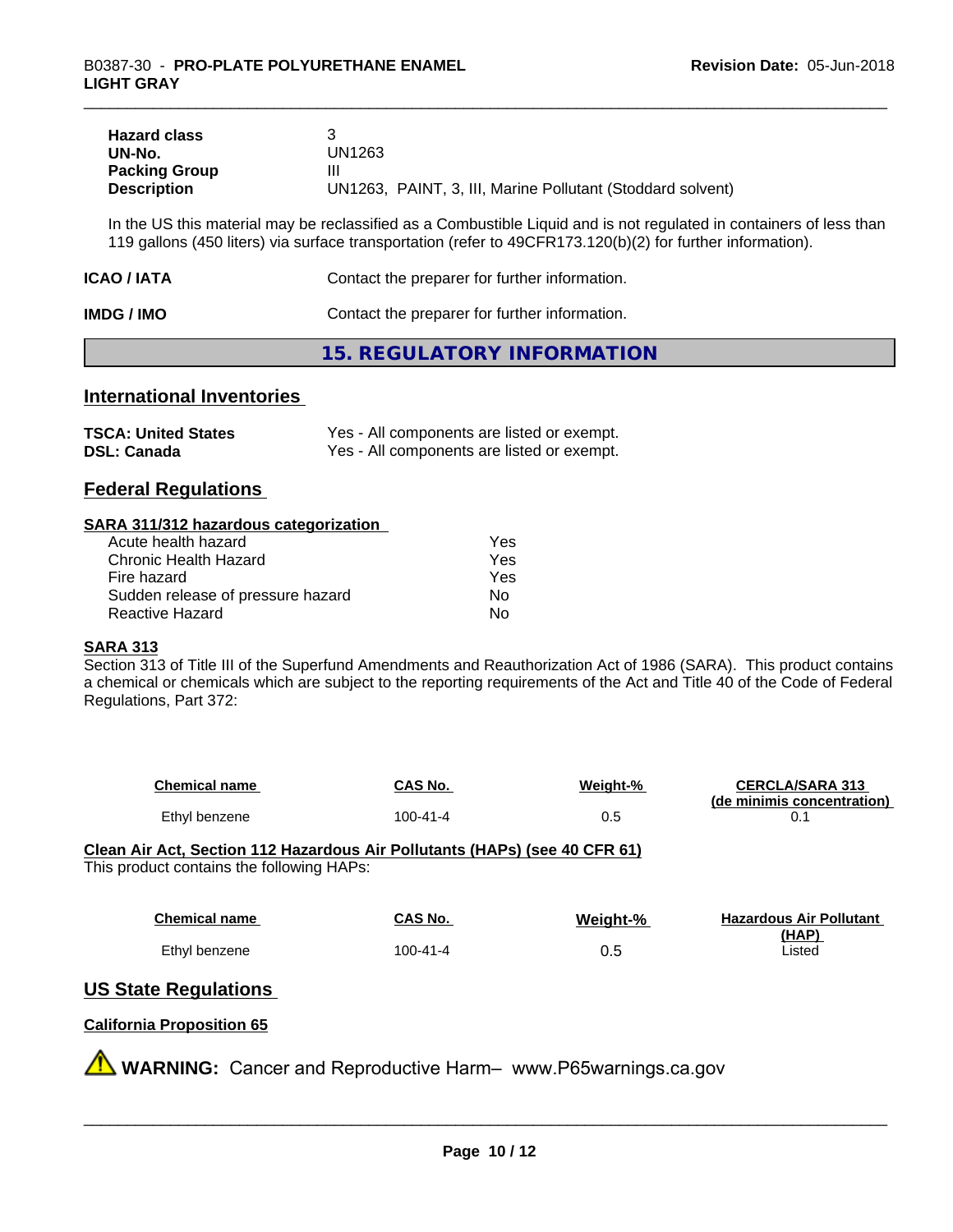#### **State Right-to-Know**

| <b>Chemical name</b> | <b>Massachusetts</b> | <b>New Jersey</b> | Pennsylvania |
|----------------------|----------------------|-------------------|--------------|
| Limestone            |                      |                   |              |
| Stoddard solvent     |                      |                   |              |
| Titanium dioxide     |                      |                   |              |
| Carbon black         |                      |                   |              |

#### **Legend**

X - Listed

# **16. OTHER INFORMATION**

| HMIS | Health: $1^*$ | <b>Flammability: 2</b> | <b>Reactivity: 0 PPE: -</b> |  |
|------|---------------|------------------------|-----------------------------|--|
|      |               |                        |                             |  |

# **HMIS Legend**

- 0 Minimal Hazard
- 1 Slight Hazard
- 2 Moderate Hazard
- 3 Serious Hazard
- 4 Severe Hazard
- \* Chronic Hazard
- X Consult your supervisor or S.O.P. for "Special" handling instructions.

*Note: The PPE rating has intentionally been left blank. Choose appropriate PPE that will protect employees from the hazards the material will present under the actual normal conditions of use.*

*Caution: HMISÒ ratings are based on a 0-4 rating scale, with 0 representing minimal hazards or risks, and 4 representing significant hazards or risks. Although HMISÒ ratings are not required on MSDSs under 29 CFR 1910.1200, the preparer, has chosen to provide them. HMISÒ ratings are to be used only in conjunction with a fully implemented HMISÒ program by workers who have received appropriate HMISÒ training. HMISÒ is a registered trade and service mark of the NPCA. HMISÒ materials may be purchased exclusively from J. J. Keller (800) 327-6868.*

 **WARNING!** If you scrape, sand, or remove old paint, you may release lead dust. LEAD IS TOXIC. EXPOSURE TO LEAD DUST CAN CAUSE SERIOUS ILLNESS, SUCH AS BRAIN DAMAGE, ESPECIALLY IN CHILDREN. PREGNANT WOMEN SHOULD ALSO AVOID EXPOSURE. Wear a NIOSH approved respirator to control lead exposure. Clean up carefully with a HEPA vacuum and a wet mop. Before you start, find out how to protect yourself and your family by contacting the National Lead Information Hotline at 1-800-424-LEAD or log on to www.epa.gov/lead.

| <b>Prepared By</b>      | <b>Product Stewardship Department</b><br>Benjamin Moore & Co.<br>101 Paragon Drive<br>Montvale, NJ 07645<br>800-225-5554 |
|-------------------------|--------------------------------------------------------------------------------------------------------------------------|
| <b>Revision Date:</b>   | 05-Jun-2018                                                                                                              |
| <b>Revision Summary</b> | Not available                                                                                                            |

#### Disclaimer

The information contained herein is presented in good faith and believed to be accurate as of the effective date shown above. This information is furnished without warranty of any kind. Employers should use this information only as a